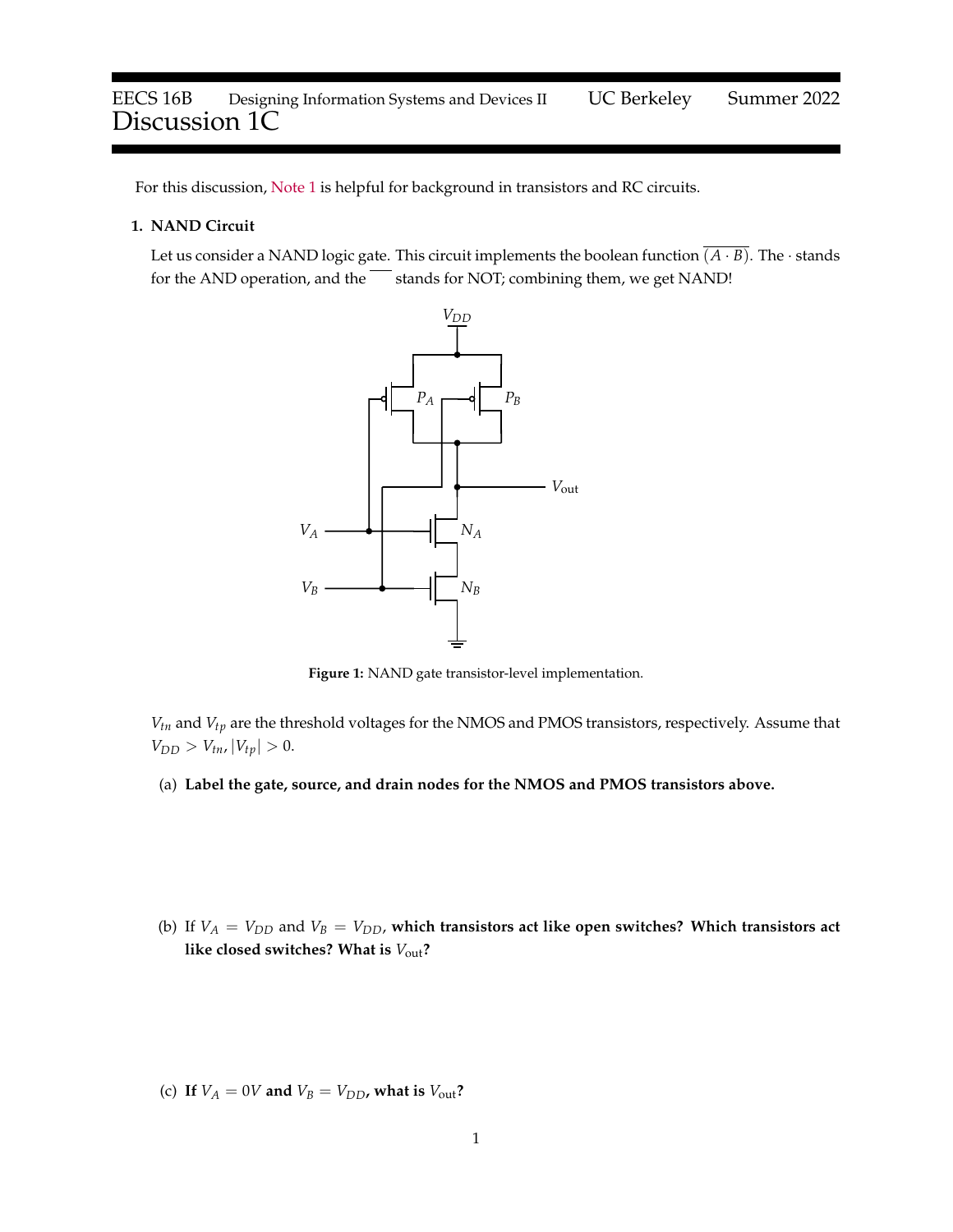(d) If  $V_A = V_{DD}$  and  $V_B = 0V$ , what is  $V_{out}$ ?

(e) If  $V_A = 0V$  and  $V_B = 0V$ , what is  $V_{\text{out}}$ ?

(f) **Write out the truth table for this circuit.**

| $V_A$         | $V_B\,$      | $V_{\text{out}}$ |
|---------------|--------------|------------------|
| $\mathcal{O}$ | $\theta$     |                  |
| $\mathcal{O}$ | $V_{DD}$     |                  |
| $V_{DD}$      | $\mathbf{0}$ |                  |
| $V_{DD}$      | $V_{DD}$     |                  |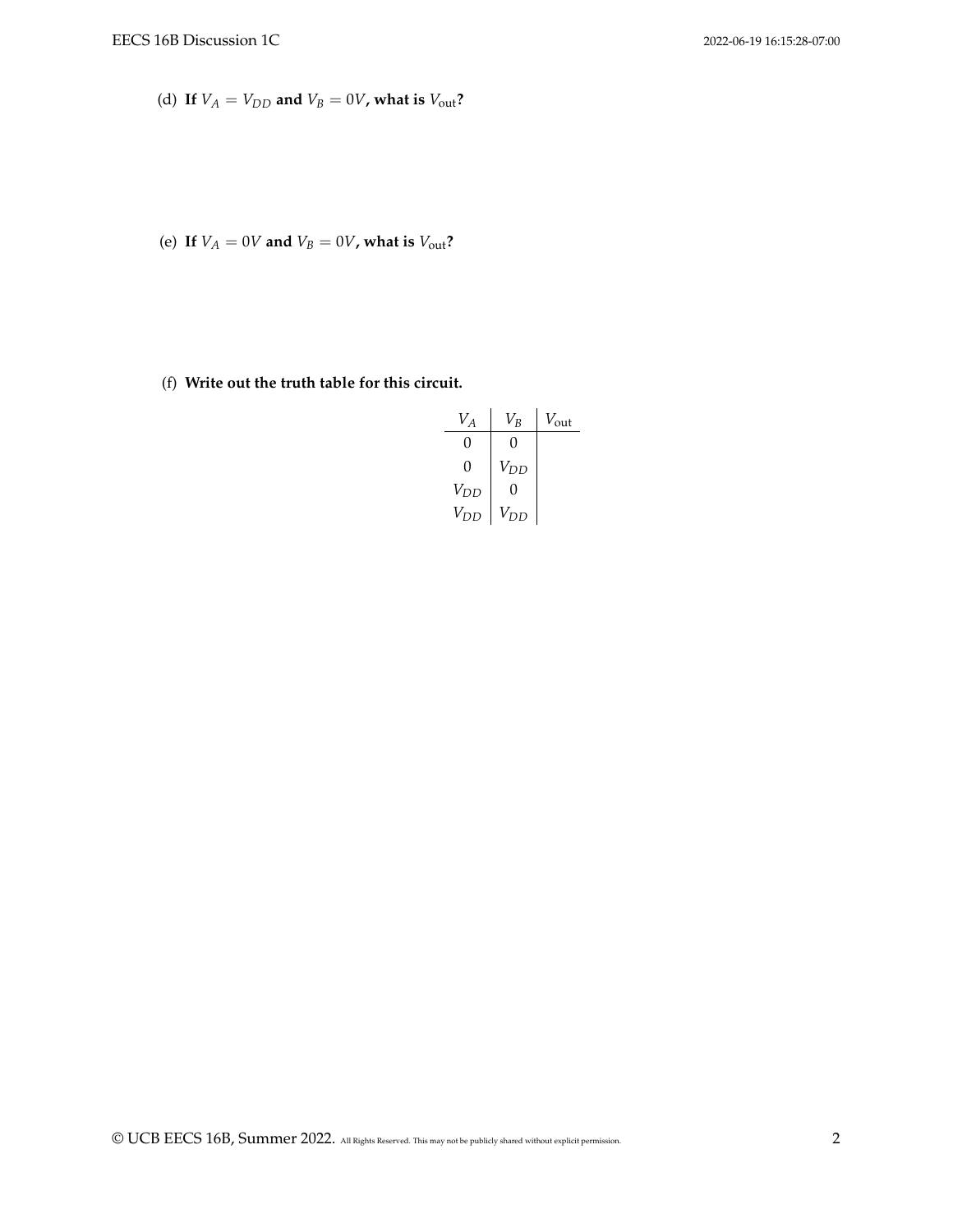## **2. RC Circuits - Part I**

In this problem, we will find the voltage across a capacitor over time in an RC circuit. We set up our problem by first defining four functions over time:  $I(t)$  is the current at time *t*,  $V(t)$  is the voltage across the circuit at time *t*,  $V_R(t)$  is the voltage across the resistor at time *t*, and  $V_C(t)$  is the voltage across the capacitor at time *t*.

Recall from 16A that the voltage across a resistor is defined as  $V_R = R I_R$  where  $I_R$  is the current across the resistor, and the voltage across a capacitor is defined as  $V_C = \frac{Q}{C}$  where  $Q$  is the charge across the capacitor.



**Figure 2:** Example Circuit

<span id="page-2-0"></span>(a) Starting from the given charge-voltage relation for a capacitor, **find an equation that relates the current across the capacitor**  $I(t)$  with the voltage across the capacitor  $V_C(t)$ .

<span id="page-2-1"></span>(b) Analyzing the circuit, write an equation that relates the functions  $I(t)$ ,  $V_C(t)$ , and  $V(t)$ .